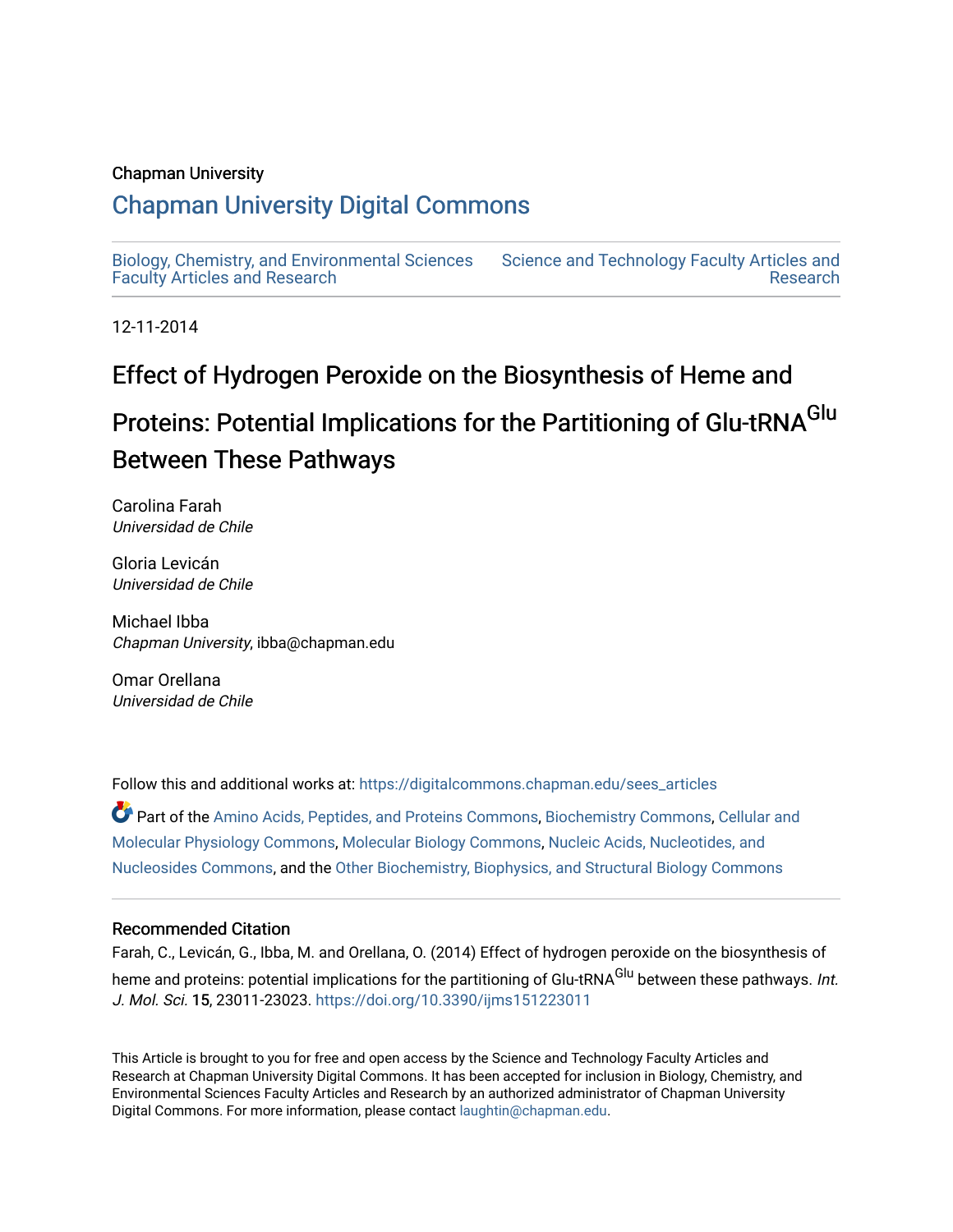## Effect of Hydrogen Peroxide on the Biosynthesis of Heme and Proteins: Potential Implications for the Partitioning of Glu-tRNA<sup>Glu</sup> Between These Pathways

#### **Comments**

This article was originally published in International Journal of Molecular Sciences, volume 15, in 2014. <https://doi.org/10.3390/ijms151223011>

#### Creative Commons License



This work is licensed under a [Creative Commons Attribution 4.0 License](https://creativecommons.org/licenses/by/4.0/).

Copyright The authors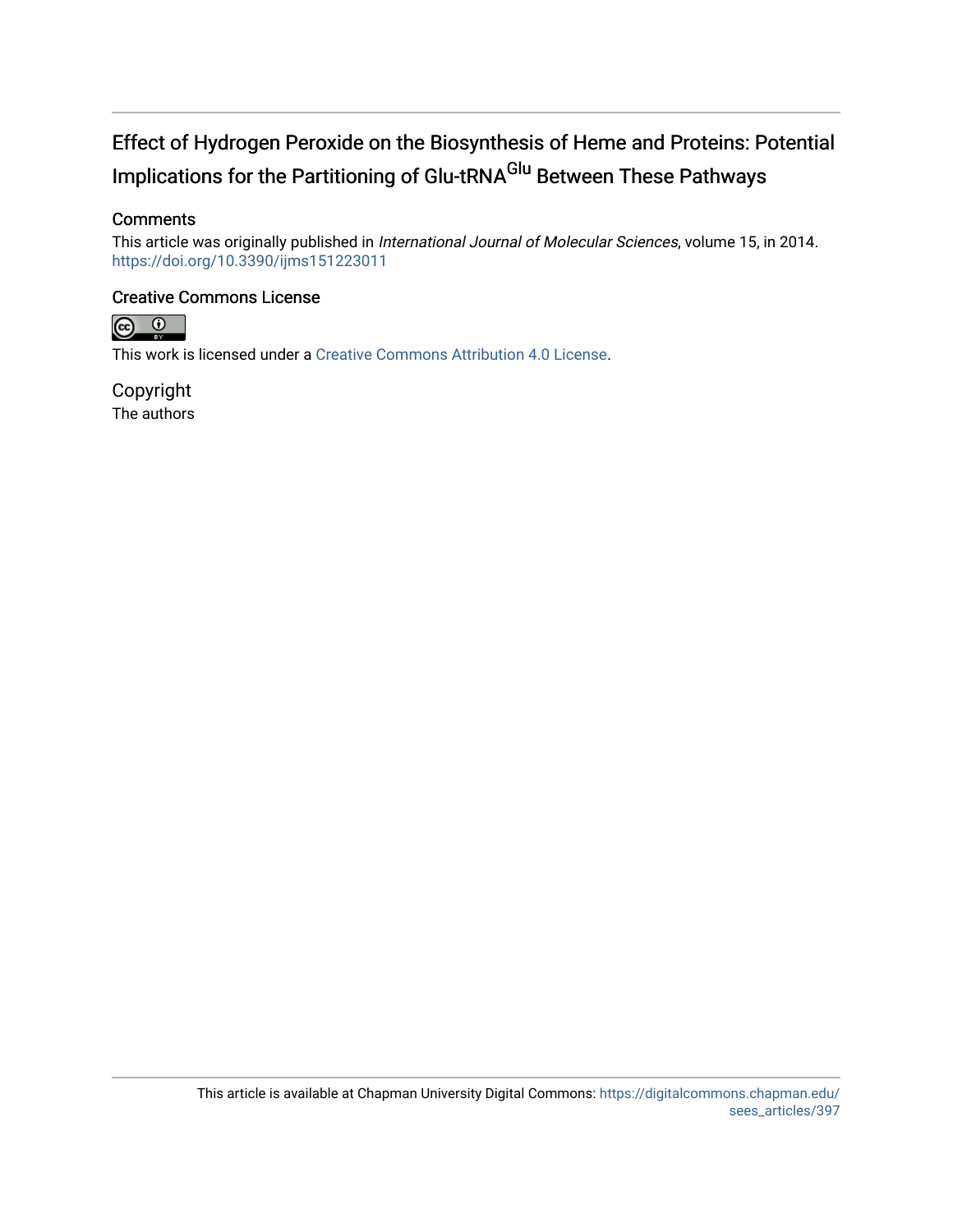International Journal of **Molecular Sciences ISSN 1422-0067**  www.mdpi.com/journal/ijms **OPEN ACCESS**

*Article* 

## **Effect of Hydrogen Peroxide on the Biosynthesis of Heme and Proteins: Potential Implications for the Partitioning of Glu-tRNAGlu between These Pathways**

## **Carolina Farah 1,†, Gloria Levicán 2, Michael Ibba 3 and Omar Orellana 1,\***

- <sup>1</sup> Programa de Biología Celular y Molecular, Instituto de Ciencias Biomédicas, Facultad de Medicina, Universidad de Chile, Santiago 8380453, Chile
- <sup>2</sup> Departamento de Biología, Facultad de Química y Biología, Universidad de Santiago de Chile, Santiago 9170022, Chile; E-Mail: gloria.levican@usach.cl
- <sup>3</sup> Department of Microbiology and Center for RNA Biology, Ohio State University, Columbus, OH 43210-1292, USA; E-Mail: ibba.1@osu.edu
- **†** Current address: Departamento de Ciencias Químicas y Biológicas, Universidad Bernardo O'Higgins, Santiago 8370993, Chile; E-Mail: cfarah@docente.ubo.cl.
- **\*** Author to whom correspondence should be addressed; E-Mail: oorellan@med.uchile.cl; Tel.:  $+562-2978-6325$ .

External Editor: Constantinos Stathopoulos

*Received: 2 November 2014; in revised form: 24 November 2014 / Accepted: 4 December 2014 / Published: 11 December 2014* 

Abstract: Glutamyl-tRNA (Glu-tRNA<sup>Glu</sup>) is the common substrate for both protein translation and heme biosynthesis via the C5 pathway. Under normal conditions, an adequate supply of this aminoacyl-tRNA is available to both pathways. However, under certain circumstances, Glu-tRNA<sup>Glu</sup> can become scarce, resulting in competition between the two pathways for this aminoacyl-tRNA. In *Acidithiobacillus ferrooxidans*, glutamyl-tRNA synthetase 1 (GluRS1) is the main enzyme that synthesizes Glu-tRNA<sup>Glu</sup>. Previous studies have shown that GluRS1 is inactivated *in vitro* by hydrogen peroxide (H2O2). This raises the question as to whether H2O2 negatively affects *in vivo* GluRS1 activity in *A. ferrooxidans* and whether Glu-tRNA<sup>Glu</sup> distribution between the heme and protein biosynthesis processes may be affected by these conditions. To address this issue, we measured GluRS1 activity. We determined that GluRS1 is inactivated when cells are exposed to  $H_2O_2$ , with a concomitant reduction in intracellular heme level. The effects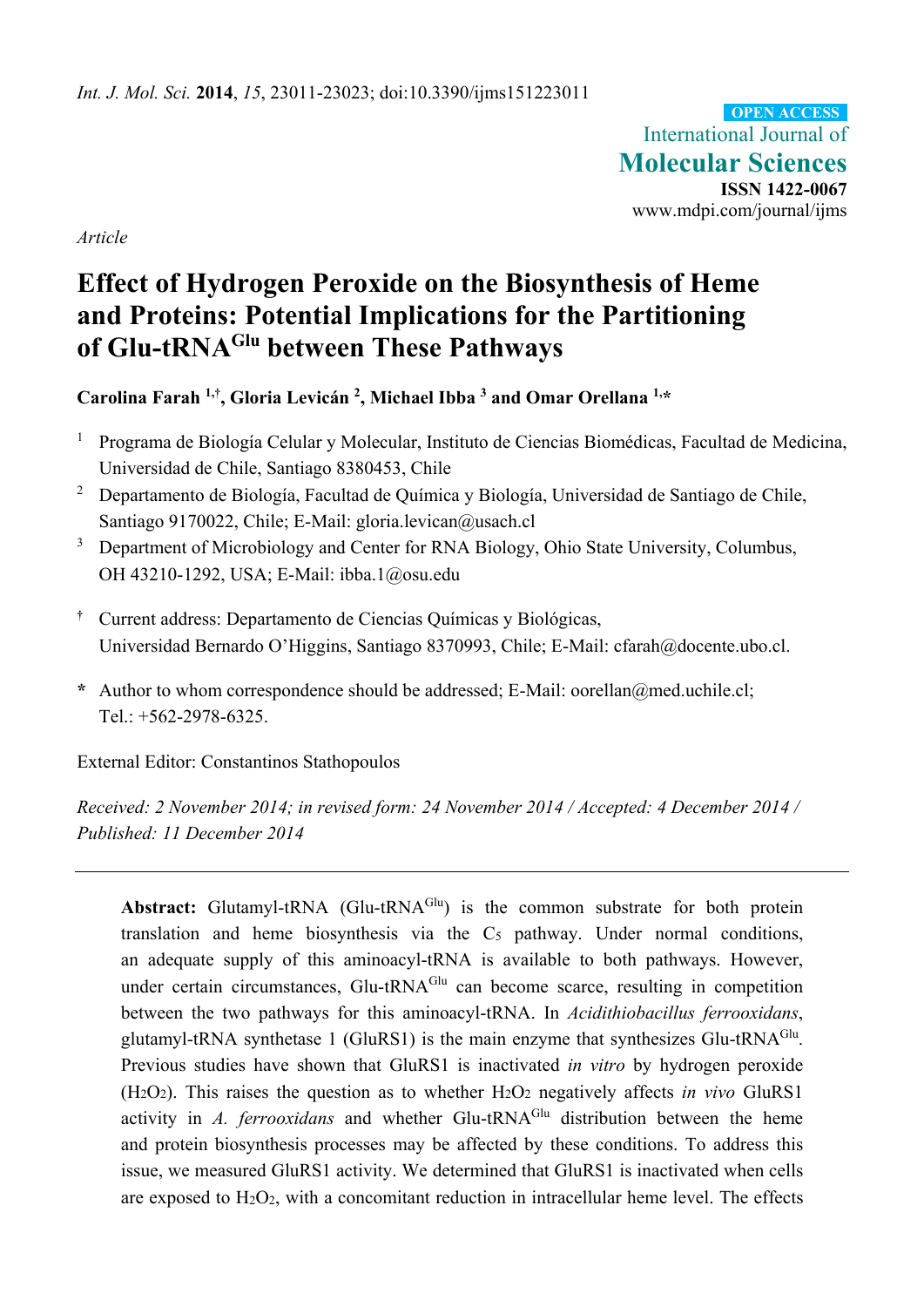of H2O2 on the activity of purified glutamyl-tRNA reductase (GluTR), the key enzyme for heme biosynthesis, and on the elongation factor Tu (EF-Tu) were also measured. While exposing purified GluTR, the first enzyme of heme biosynthesis, to  $H_2O_2$  resulted in its inactivation, the binding of glutamyl-tRNA to EF-Tu was not affected. Taken together, these data suggest that in *A. ferrooxidans*, the flow of glutamyl-tRNA is diverted from heme biosynthesis towards protein synthesis under oxidative stress conditions.

**Keywords:** heme; oxidative stress; acidophilic; aminoacyl-tRNA

#### **1. Introduction**

Heme is a fundamental molecule for living organisms, as the cofactor for several proteins and enzymes involved in cellular processes, such as transport of gases, redox reactions and electron transport [1,2]. Despite its significant roles, heme synthesis must be carefully balanced due to the potentially toxic effects of both heme itself and its intermediates [3–6]. Heme synthesis occurs by a universally conserved metabolic pathway for synthesizing tetrapyrroles, which starts with δ-aminolevulinic acid (ALA) [1,2]. There are two ways to synthesize ALA. While animals, fungi and α-proteobacteria use the Shemin pathway, plants, archaea and most bacteria use the C5 pathway [2]. In the Shemin pathway, ALA is formed from the condensation of glycine and succinyl-CoA, a reaction that is catalyzed by ALA synthase (ALAS). In the  $C_5$  pathway, ALA is synthesized from Glu-tRNA<sup>Glu</sup> in two steps. First, the glutamate moiety of Glu-tRNA<sup>Glu</sup> is reduced to glutamate semialdehyde (GSA) by glutamyl-tRNA reductase (GluTR), and then GSA is converted to ALA by the glutamate semialdehyde 1-2 aminomutase (GSAM) [1,2]. In organisms that use the  $C_5$  pathway, Glu-tRNA<sup>Glu</sup> is a common substrate for heme and protein synthesis and must be partitioned between these two processes [7,8]. This distribution is likely determined at least partially by the demand for Glu-tRNA<sup>Glu</sup> from each pathway, which in turn depends on the physiology of each particular organism. In chemolithoautotrophic bacteria like *Acidithiobacillus ferrooxidans* that use the C5 pathway to synthesize tetrapyrroles, high demand for Glu-tRNA<sup>Glu</sup> for heme biosynthesis is expected, due to the high cytochrome content required for respiration using poor electron donors, such as ferrous ions [9,10]. This bacterium has a complex system of glutamyl-tRNA formation composed of two non-discriminating glutamyl-tRNA synthetases (GluRS1 and GluRS2) and up to four tRNA<sup>Glu</sup> isoacceptors, with GluRS1 serving as the main enzyme for Glu-tRNA<sup>Glu</sup> formation [9,11,12]. Three out of four glutamyl-tRNAs can act as donors for both heme and protein synthesis, while the fourth is not a substrate of GluTR and likely acts exclusively in protein synthesis [12]. The above underscores the importance of maintaining a balanced Glu-tRNAGlu supply to each of these metabolic pathways in this organism. Under conditions that reduce the supply of Glu-tRNA<sup>Glu</sup>, both heme and protein synthesis could be compromised. Thus, increased competition between heme and protein biosynthesis pathways for this substrate might change the distribution of Glu-tRNA<sup>Glu</sup> toward one process or the other. Since it is known that *A. ferrooxidans* GluRS1 is inactivated *in vitro* by H2O2 [13], we wondered whether inactivating this enzyme might also occur *in vivo*, potentially lowering the pool of Glu-tRNA<sup>Glu</sup> in the cell and affecting the partitioning of Glu-tRNAGlu towards heme *vs.* protein synthesis. To investigate this question, we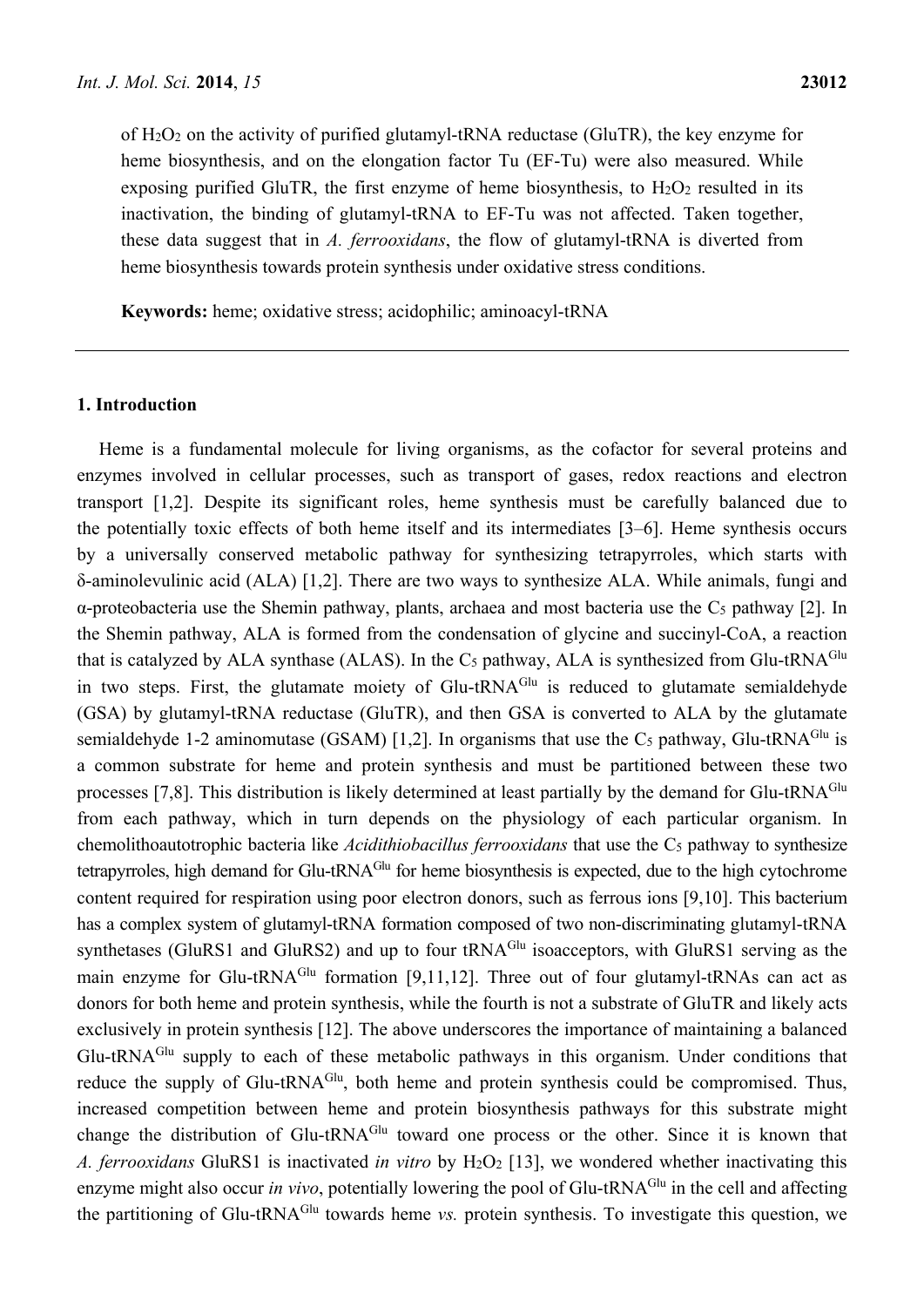determined the effect of H2O2 on GluRS1 activity and heme content in *A. ferrooxidans*. We found that treating *A. ferrooxidans* with H<sub>2</sub>O<sub>2</sub> effectively decreased the intracellular activity of GluRS1 and correlated with reduced intracellular heme levels. To provide insight into the fate of Glu-tRNA<sup>Glu</sup> under this condition, we determined the *in vitro* effect of H<sub>2</sub>O<sub>2</sub> on the deacylation of Glu-tRNA<sup>Glu</sup> by GluTR and the binding of Glu-tRNA<sup>Glu</sup> to elongation factor Tu (EF-Tu). We observed that upon treatment with H<sub>2</sub>O<sub>2</sub>, the activity of purified GluTR, as well as its activation by GSAM, was reduced. while the binding of Glu-tRNA<sup>Glu</sup> to EF-Tu was not affected. Whether these effects of  $H_2O_2$  on GluTR and EF-Tu occur *in vivo* is yet to be determined. We speculate that oxidative stress may reduce intracellular Glu-tRNA<sup>Glu</sup> concentration, potentially further reducing the partition of this aminoacyl-tRNA towards heme synthesis. Conversely, distribution of the substrate towards protein synthesis might be less affected.

#### **2. Results and Discussion**

## *2.1. Hydrogen Peroxide Inactivates Glutamyl-tRNA Synthetase 1 (GluRS1) and Reduces Heme Levels in A. ferrooxidans*

Given that GluRS1 is inactivated by H<sub>2</sub>O<sub>2</sub> in vitro [13], we sought to determine whether GluRS1 activity is decreased *in vivo* in *A. ferrooxidans* exposed to H2O2. Cellular extracts from *A. ferrooxidans*  treated with 1 mM H2O2 were obtained, and the specific activity of GluRS1 was evaluated in these extracts by the aminoacylation of tRNA<sub>2</sub><sup>Glu</sup>, a specific substrate of GluRS1 [9,11]. Glu-tRNA<sub>2</sub><sup>Glu</sup> formation was decreased by around 80% in this extract relative to the control (Figure 1). Thus, we can conclude that H2O2 also inactivates GluRS1 *in vivo*. Along with inactivating GluRS1, treating *A. ferrooxidans* with H2O2 also affected heme levels. After treating the cells with H2O2 for 2.5 h, intracellular heme concentration fell from  $17.2 \pm 0.75$  pmol/µg of protein in control cells to  $12.9 \pm 0.23$  pmol/µg. Inactivating GluRS1 by H<sub>2</sub>O<sub>2</sub> exposure, then may reduce intracellular availability of Glu-tRNA<sup>Glu</sup>. Under such conditions, competition between the heme and protein biosynthesis pathways for Glu-tRNA<sup>Glu</sup> may increase. As a first step to test this hypothesis, we evaluated the effect of  $H_2O_2$  on the deacylation of Glu-tRNA<sup>Glu</sup> by GluTR and its binding to EF-Tu (see below).

**Figure 1.** Glutamyl-tRNA synthetase 1 (GluRS1) activity in *A. ferrooxidans* extracts. Specific activity of GluRS1 in extracts from *A. ferrooxidans* treated with 1 mM H<sub>2</sub>O<sub>2</sub> for 30 min was measured. Control extract was prepared from cells not treated with  $H_2O_2$ . The mean  $\pm$  SD values for pmol of Glu-tRNA<sub>2</sub><sup>Glu</sup>/µg protein formed after 15 min in three different extracts for each condition are shown.

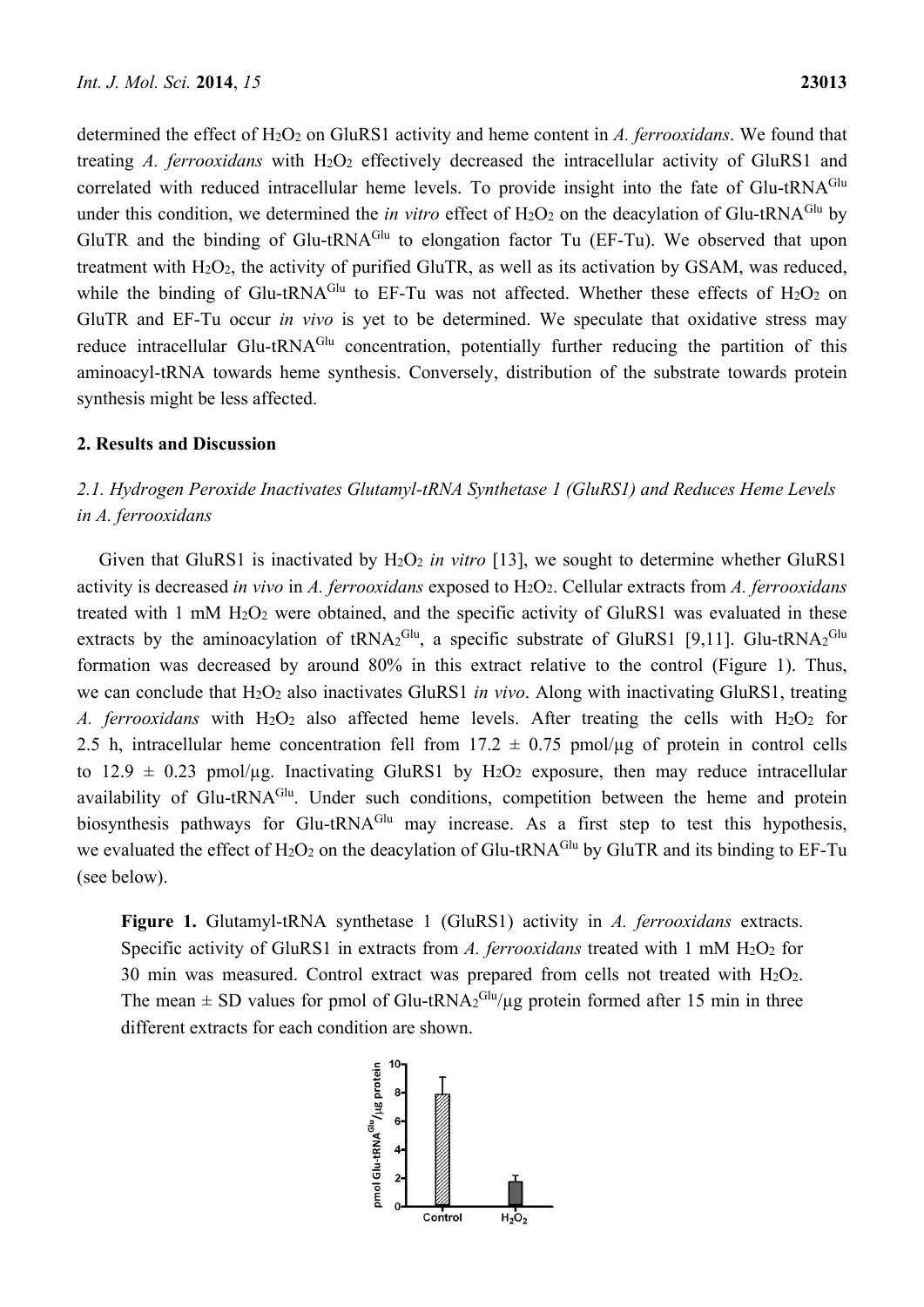#### *2.2. Glutamyl-tRNA Reductase (GluTR) from A. ferrooxidans Is Inactivated by Hydrogen Peroxide*

GluTR is the first enzyme committed to the biosynthesis of heme and is a key regulatory enzyme of the  $Cs$  pathway [14–16]. Therefore, in order to determine whether Glu-tRNA $G<sup>lu</sup>$  is diverted from heme biosynthesis under experimental conditions, we determined the effect of  $H_2O_2$  on the activity of the recombinant purified enzyme. The deacylation of Glu-tRNA $_2$ <sup>Glu</sup> catalyzed by GluTR was used to measure the enzymatic activity. We found that the presence of  $H_2O_2$  decreased GluTR activity (Figure 2). Additionally, we observed that higher levels of heme bound to *A. ferrooxidans* GluTR [17] enhanced inactivation by H2O2. Enzyme preparations with one molecule of heme bound per four GluTR subunits (heme/protein ratio of 1/4) had an increased inactivation rate compared to enzymes with one heme per twelve GluTR subunits (heme/protein ratio of  $1/12$ ) (Table 1).

**Figure 2.** Inactivation of glutamyl-tRNA reductase (GluTR) by H<sub>2</sub>O<sub>2</sub>. Recombinant purified GluTR from *A. ferrooxidans* was incubated with H<sub>2</sub>O<sub>2</sub> for 20 min at 37 °C. After treatment, activity was measured as the depletion of Glu-tRNA<sub>2</sub><sup>Glu</sup> by GluTR (1  $\mu$ M) that was untreated ( $\bullet$ ) or treated with 250 μM ( $\blacktriangle$ ) or 500 μM H<sub>2</sub>O<sub>2</sub> ( $\triangle$ ). Black squares ( $\blacksquare$ ) represent the control without enzyme. Each curve represents the mean of three independent determinations. For each point, standard deviation was no higher than 13%.



**Table 1.** Inactivation rates  $(k_{obs})$  of GluTR by  $H_2O_2$ . Numbers in parentheses represent the relative standard deviation of three experimental replications. *k*obs is the first-order inactivation rate obtained from the slope of ln *N*/*N*0 against time. For detailed procedures, see Materials and Methods (GluTR Activity).

| <b>Type of GluTR</b><br>(H <sub>2</sub> O <sub>2</sub> ) |                                                 |                                                 | GluTR (1/4) 250 $\mu$ M H <sub>2</sub> O <sub>2</sub> GluTR (1/4) 500 $\mu$ M H <sub>2</sub> O <sub>2</sub> GluTR (1/12) 500 $\mu$ M H <sub>2</sub> O <sub>2</sub> |
|----------------------------------------------------------|-------------------------------------------------|-------------------------------------------------|--------------------------------------------------------------------------------------------------------------------------------------------------------------------|
| $k_{\text{obs}}$ (s <sup>-1</sup> )                      | $3.18 \times 10^{-4} \pm (4.43 \times 10^{-5})$ | $6.96 \times 10^{-4} \pm (4.49 \times 10^{-5})$ | $4.82 \times 10^{-4} \pm (2.29 \times 10^{-5})$                                                                                                                    |

*2.3. Hydrogen Peroxide Decreases the Stimulation of GluTR by Glutamate Semialdehyde 1-2 Aminomutase (GSAM)* 

In *E. coli* and *Chlamydomonas reinhardtii*, GluTR activity is stimulated upon formation of a complex with GSAM [18,19]. As the amount of Glu-tRNA<sup>Glu</sup> devoted to heme biosynthesis depends on GluTR activity, we evaluated whether recombinant GluTR activity is stimulated by recombinant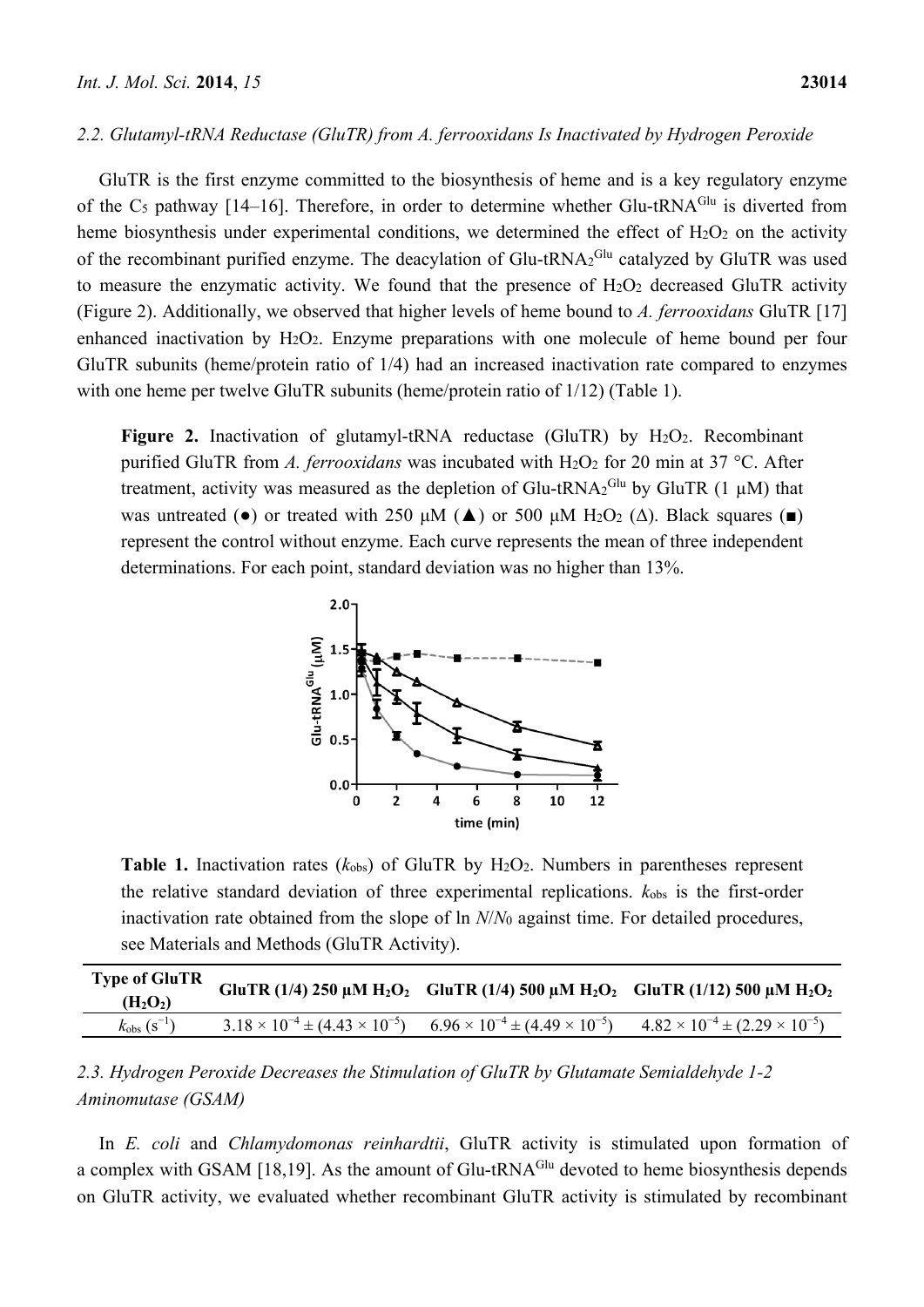*A. ferrooxidans* GSAM. We found that GSAM effectively stimulated GluTR activity (Figure 3A). This effect was observed only when GluTR contained a heme/protein ratio of 1/12. To further investigate whether H<sub>2</sub>O<sub>2</sub> affected the stimulation of GluTR by GSAM, the deacylation of Glu-tRNA<sub>2</sub><sup>Glu</sup> was assayed after treating these enzymes with  $H_2O_2$ . As shown in Figure 3B, the stimulation of GluTR by GSAM was reduced when GSAM was treated with H<sub>2</sub>O<sub>2</sub>. These data, in turn, indicated that both GluTR activity and the stimulation of this enzyme by GSAM were reduced by treatment with  $H_2O_2$ . If these effects take place *in vivo*, a reduced partitioning of Glu-tRNA<sup>Glu</sup> to heme biosynthesis might occur after treating *A. ferrooxidans* with H<sub>2</sub>O<sub>2</sub>. These results are consistent with the reduced heme levels observed in cells treated with  $H_2O_2$  (see above).

**Figure 3.** Stimulation of GluTR by glutamate semialdehyde 1-2 aminomutase (GSAM). (**A**) The effect of GSAM on GluTR activity was analyzed by determining the deacylation of Glu-tRNA<sub>2</sub><sup>Glu</sup> catalyzed by GluTR (1  $\mu$ M heme/protein ratio of 1/12) alone ( $\Box$ ) or in the presence of GSAM  $(A)$ . Black circles  $(\bullet)$  correspond to deacylation of Glu-tRNA<sub>2</sub><sup>Glu</sup> without enzyme; (**B**) The effect of H<sub>2</sub>O<sub>2</sub> on GSAM stimulation of GluTR activity was evaluated by the deacylation of Glu-tRNA<sub>2</sub><sup>Glu</sup> catalyzed by GluTR (1  $\mu$ M, heme/protein ratio of 1/12) in the presence of GSAM when GluTR  $(\blacktriangledown)$ , GSAM  $(\blacktriangle)$  or both enzymes (♦) were treated with 300 μM H2O2. Control (**□**) represents enzyme not treated with H<sub>2</sub>O<sub>2</sub>. Open circles ( $\circ$ ) correspond to deacylation of Glu-tRNA<sub>2</sub><sup>Glu</sup> without enzymes. Asterisks represent statistically significant differences (\*\*  $p = 0.008$ ; \*  $p = 0.035$ ).



*2.4. Elongation Factor Tu (EF-Tu) Is not Affected by Treatment with H2O2*

The amount of Glu-tRNA<sup>Glu</sup> dedicated to protein synthesis depends in part on its binding to EF-Tu. As a measure of Glu-tRNA<sup>Glu</sup> binding to EF-Tu, we assessed the protection of Glu-tRNA<sup>Glu</sup> by EF-Tu against spontaneous deacylation. Purified recombinant EF-Tu from *A. ferrooxidans* was incubated with  $H_2O_2$ , and then the ability of this protein to protect Glu-tRNA<sup>Glu</sup> from spontaneous deacylation was tested. EF-Tu treated with  $H_2O_2$  was still able to protect Glu-tRNA<sup>Glu</sup> from deacylation (Figure 4), implying that the ability of EF-Tu to bind Glu-tRNA<sup>Glu</sup> was not altered by  $H_2O_2$ .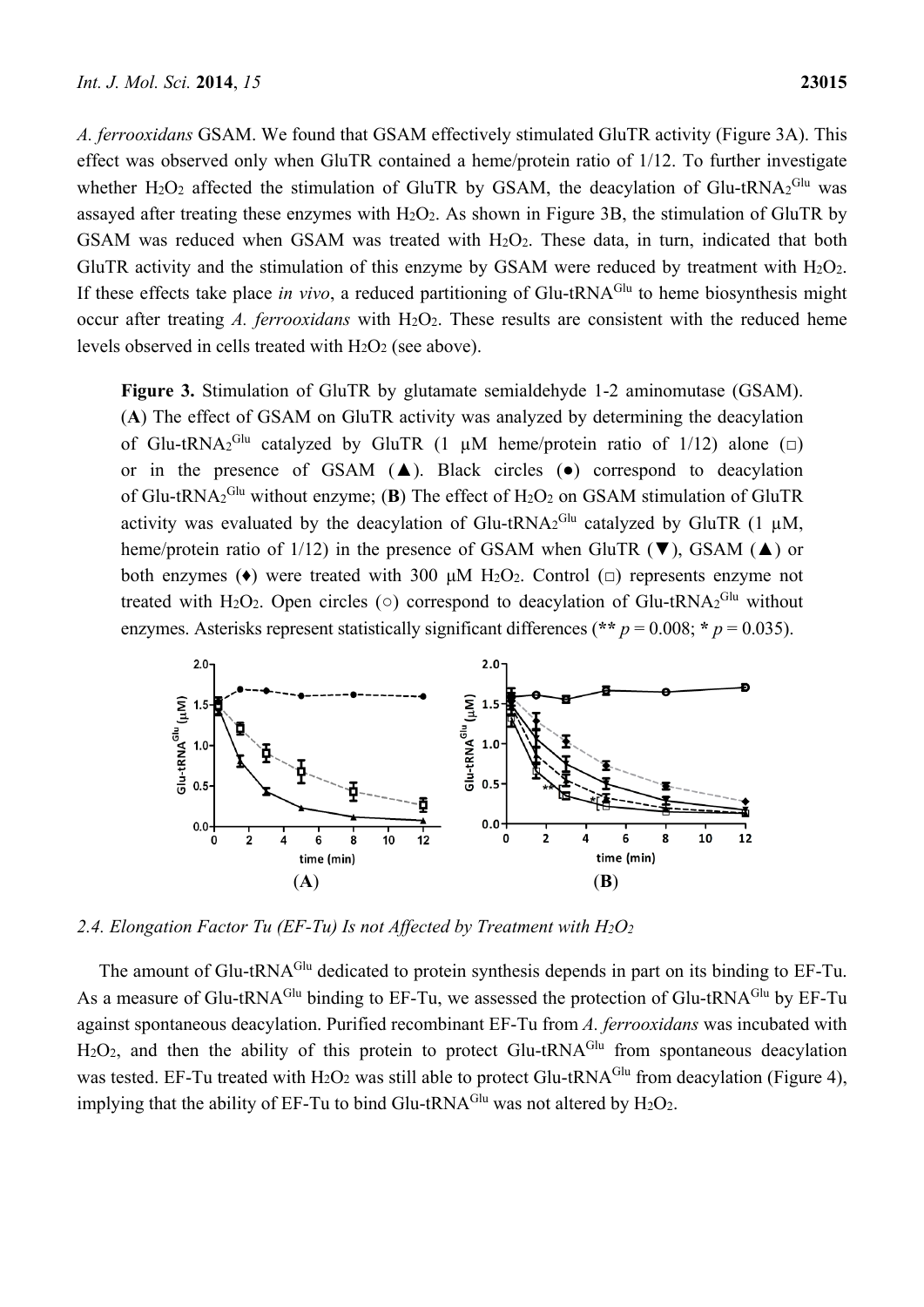Figure 4. Protection of Glu-tRNA2<sup>Glu</sup> by elongation factor Tu (EF-Tu) against deacylation. Remaining Glu-tRNA $2^{\text{Glu}}$  over time was determined in the presence of EF-Tu, treated with 500 μM H<sub>2</sub>O<sub>2</sub> (black bars) or untreated (open bars) at 37 °C. The spontaneous deacylation of Glu-tRNA $2^{Glu}$  without EF-Tu was use as a control (gray bars).



Since class I aminoacyl-tRNA synthetases are stimulated by EF-Tu [20], and this stimulation depends on the binding of the aminoacyl-tRNA to EF-Tu, we measured the effect of  $H_2O_2$ on the activation of purified recombinant GluRS1 by purified recombinant EF-Tu. We observed that EF-Tu exposed to  $H_2O_2$  retained its ability to stimulate GluRS1 activity (Figure 5). Taken together, the data suggest that treating recombinant purified EF-Tu with  $H_2O_2$  does not affect the binding of Glu-tRNA<sup>Glu</sup>.

Figure 5. Activity of GluRS1 in presence of EF-Tu. The aminoacylation of tRNA<sub>2</sub><sup>Glu</sup> catalyzed by GluRS1 was determined in the absence (●) or presence of EF-Tu, treated with 500 μM H<sub>2</sub>O<sub>2</sub> ( $\triangle$ ) or untreated ( $\blacksquare$ ).



*2.5. Competition of GluTR and EF-Tu for Glu-tRNAGlu Is Affected by H2O2*

The observation that, after treatment with H<sub>2</sub>O<sub>2</sub>, recombinant GluTR was inactivated while recombinant EF-Tu maintained its ability to bind Glu-tRNA<sup>Glu</sup>, led us to test to whether EF-Tu would compete with GluTR for Glu-tRNA<sup>Glu</sup>. We evaluated the protection of Glu-tRNA<sup>Glu</sup> by EF-Tu against the deacylation catalyzed by GluTR. We found that EF-Tu effectively protected Glu-tRNA<sup>Glu</sup> from deacylation by GluTR, indicating that GluTR and EF-Tu compete for Glu-tRNA<sup>Glu</sup> (Figure 6). Furthermore, when GluTR and EF-Tu were both treated with  $H_2O_2$ , there was increased protection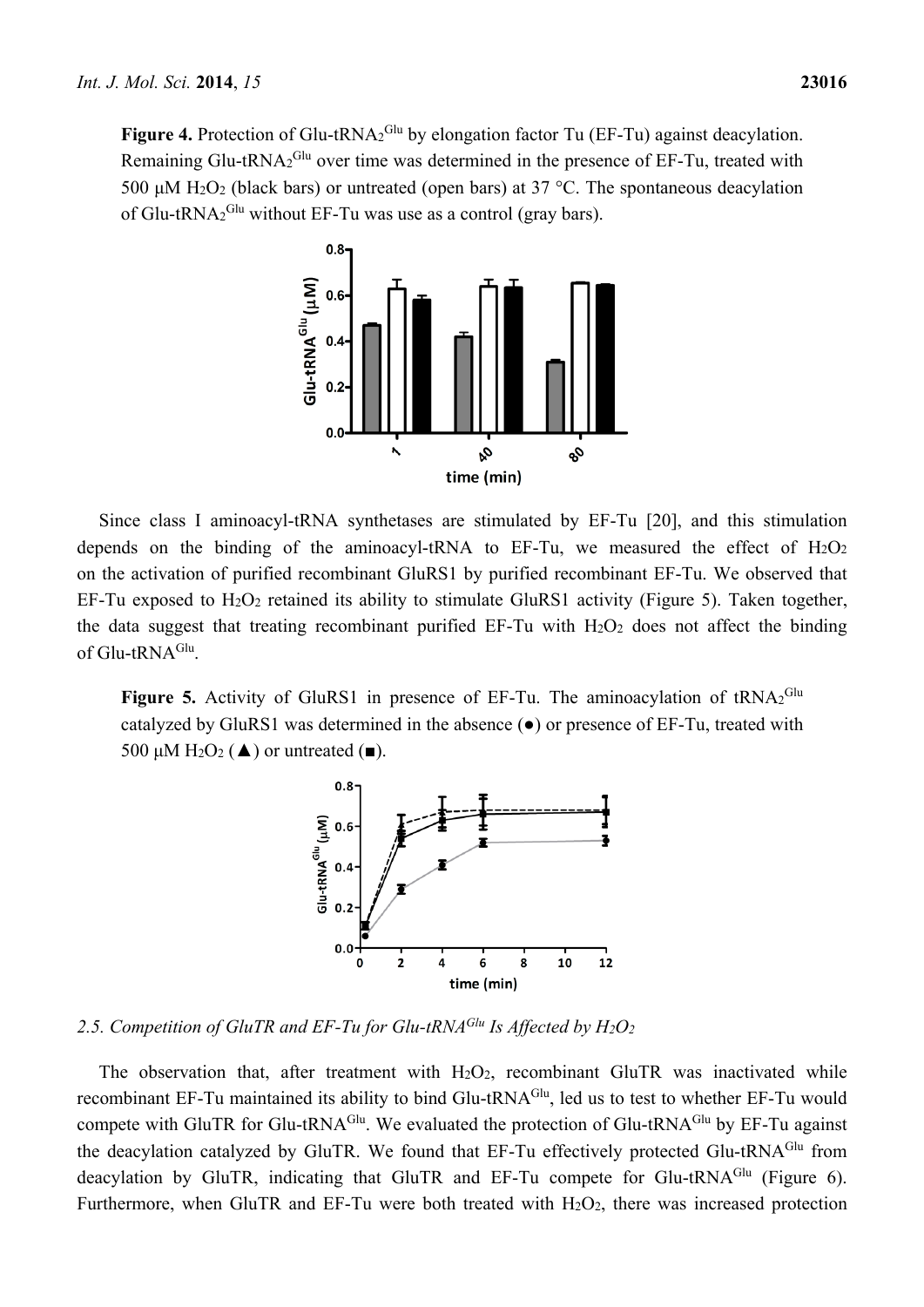against the deacylation of Glu-tRNA $^{Glu}$  (Figure 6). In the event that this competition takes place *in vivo*, it is possible that under oxidative stress, Glu-tRNA<sup>Glu</sup> would be diverted from the heme biosynthesis pathway.

**Figure 6.** Competition between GluTR and EF-Tu for Glu-tRNA<sup>Glu</sup>. The deacylation of Glu-tRNA<sub>2</sub><sup>Glu</sup> catalyzed by GluTR (0.5  $\mu$ M) in presence of EF-Tu is shown. Deacylation was monitored when GluTR was untreated (▲,♦) or previously treated (**□**,◊) with 300 μM H<sub>2</sub>O<sub>2</sub> and in the presence of EF-Tu, treated ( $\Diamond$ ) or untreated ( $\bullet$ ) with 300 μM H<sub>2</sub>O<sub>2</sub>. The deacylation of Glu-tRNA<sub>2</sub><sup>Glu</sup> in the absence of GluTR or EF-Tu was used as a control  $(\bullet)$ . Each curve is the mean of three experimental replications. For each point, the standard deviation was no higher than 15%.



#### *2.6. Discussion*

Glu-tRNAGlu is a shared substrate for the biosynthetic pathways of proteins and porphyrins. Therefore, these pathways likely compete for Glu-tRNA<sup>Glu</sup>. Indeed, it has been described that partial inhibition of protein synthesis increases heme production [7]. This competition might be more pronounced under conditions that affect the availability of Glu-tRNA<sup>Glu</sup>. *A. ferrooxidans* is a chemolithotrophic bacterium with an elevated requirement for Glu-tRNA<sup>Glu</sup> for the synthesis of heme used in respiration processes. We previously demonstrated that GluRS1, the main enzyme that generates Glu-tRNA<sup>Glu</sup> for heme and protein synthesis in *A. ferrooxidans*, is inactivated by  $H_2O_2$ . Here we have shown that endogenous GluRS1 is also inactivated upon treatment of the cells with H<sub>2</sub>O<sub>2</sub>. This inactivation of GluRS1 in cells exposed to  $H_2O_2$  might imply a reduction in intracellular Glu-tRNAGlu levels. A concomitant reduction in heme levels in *A. ferrooxidans* after treatment with H2O2 was also observed. In *E. coli*, reduced GluRS activity was also correlated with decreased Glu-tRNA<sup>Glu</sup> levels [21]. Reduced Glu-tRNA<sup>Glu</sup> availability could increase competition for this substrate and thereby affect its partition to heme and protein biosynthetic pathways. Thus, we hypothesize that oxidative stress might enhance competition between these biosynthetic pathways for use of Glu-tRNAGlu. Our data using recombinant purified proteins from *A. ferrooxidans* revealed that upon treatment with H2O2, both GluTR activity and GluTR stimulation by GSAM are reduced. Furthermore, we observed that  $H_2O_2$  had no effect on the binding of Glu-tRNA<sup>Glu</sup> to EF-Tu. When competing for the substrate, treatment of these molecules with  $H_2O_2$  favored the binding of Glu-tRNAGlu to EF-Tu over GluTR. Although it remains to be shown empirically, these data lead us to speculate that under oxidative stress, the partitioning of Glu-tRNA<sup>Glu</sup> to protein translation might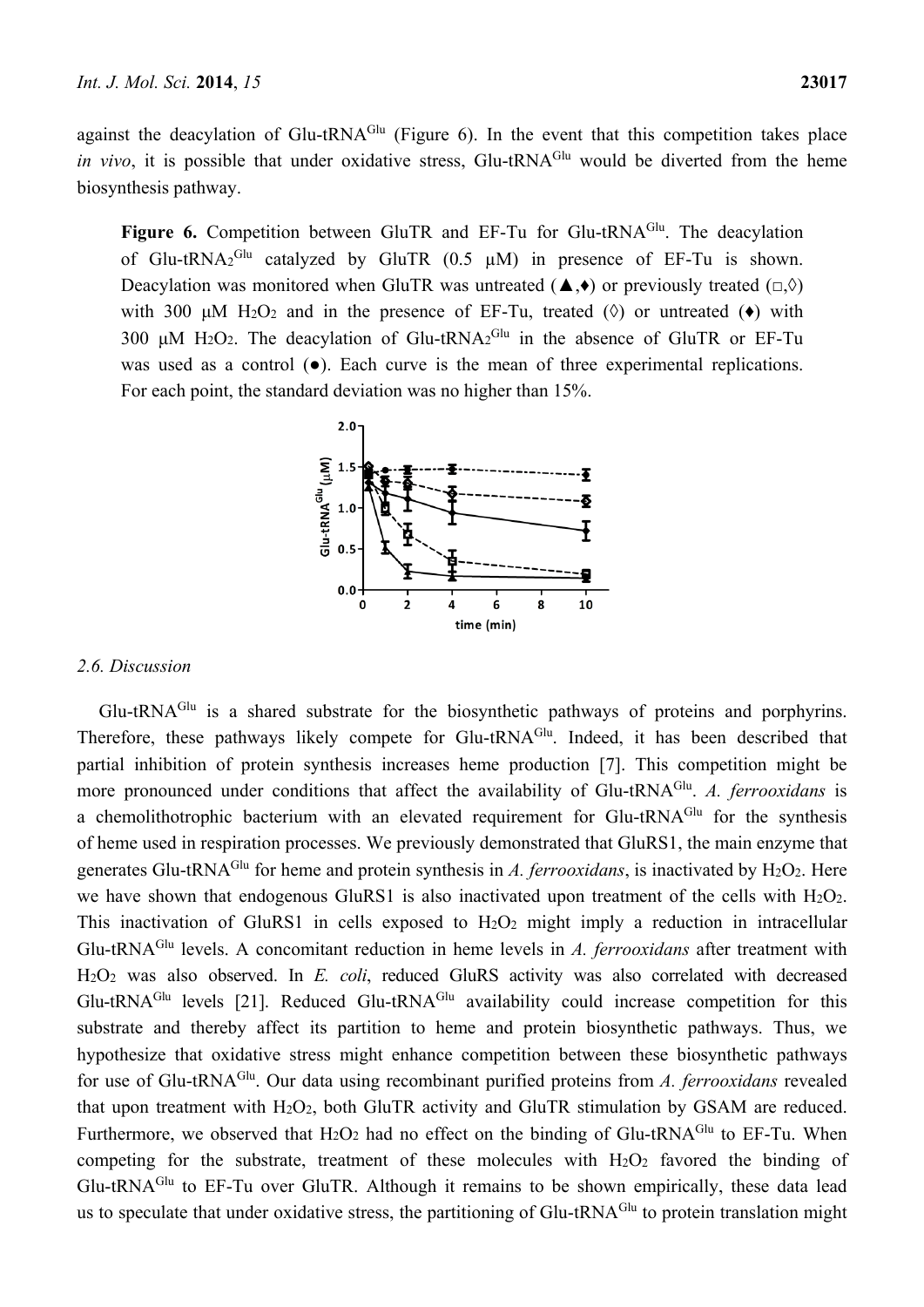be favored over heme biosynthesis. Although increased heme turnover cannot be ruled out, this conjecture correlates well with the lower heme levels in cells treated with  $H_2O_2$ . Since heme and its precursors generate ROS  $[3-6]$ , reduced partitioning of Glu-tRNA<sup>Glu</sup> to heme biosynthesis in *A. ferrooxidans* could favor cell survival when exposed to oxidative stress. It has been described that in *Cucumis sativus*, the ROS producer methyl viologen decreases ALA synthesis, likely by inactivating GluTR and inhibiting GluTR–GSAM complex formation [22]. Furthermore, other mechanisms to avoid the accumulation of toxic heme intermediates exist. In *Salmonella enteric* and *Rhodobacter sphaeroides*, H2O2 affects the transcription of genes for heme biosynthesis. In *S. enteric*, H2O2 decreases the transcription of *hemA*, which encodes GluTR, and induces the expression of *hemH*, which encodes ferrochelatase, the last enzyme in the heme biosynthetic pathway [23]. In *R. sphaeroides*, *hemA* is down-regulated when this bacterium is treated with H<sub>2</sub>O<sub>2</sub> [24]. In *B. subtilis*, a mutation in *per* increases expression of the operon *hemAXCDBL*, which encodes the enzymes for heme biosynthesis. Secretion of overproduced porphyrins then takes place, preventing toxicity [25]. Thus, different strategies seem to have been developed in nature to overcome the potential negative effects of the accumulation of heme and its intermediates, particularly under oxidative stress conditions.

#### **3. Experimental Section**

#### *3.1. Bacterial Strains and Culture Conditions*

*A. ferrooxidans* ATCC 23270 was grown aerobically at 30 °C in a modified 9K medium (0.40 g/L MgSO<sub>4</sub>·7H<sub>2</sub>O, 0.10 g/L (NH<sub>4</sub>)<sub>2</sub>SO<sub>4</sub>, 0.04 g/L K<sub>2</sub>HPO<sub>4</sub>·3H<sub>2</sub>O and 33.3 g/L FeSO<sub>4</sub>). For production and purification of recombinant proteins, *E. coli* BL21 [DE3] or JM109 were grown in Luria–Bertani medium at 37 °C. When necessary, 100  $\mu$ g/mL ampicillin were added to LB medium.

#### *3.2. Overproduction and Purification of Proteins*

All recombinant proteins from *A. ferrooxidans* were overexpressed in *E. coli* BL21 [DE3]. Recombinant GluRS and EF-Tu were expressed as GST-fusion proteins and purified by affinity chromatography using glutathione agarose as described [9,12,13,17]. After purification, the Glutathione-*S*-Transferase (GST) tag was removed by digestion with thrombin according to the manufacturer's instructions. Purification of His6-tagged GluTR and GSAM was carried out with a  $Ni^{2+}$ affinity resin column. To obtain recombinant GluTR with reduced heme content, the protein was expressed in *E. coli* BL21 [DE3] in the presence of 100 µM orthophenanthroline before inducing expression with 1 mM isopropyl β-D-1-thiogalactopyranoside (IPTG) [9,17]. Purity of proteins was assessed by polyacrylamide-SDS gel electrophoresis and Coomassie blue staining. One major protein band was observed in all purified proteins except in GSAM, in which one major protein (>80%) of the expected molecular mass and two minor proteins were detected.

#### *3.3. Preparation and Purification of tRNA Transcripts*

*A. ferrooxidans* tRNA2 Glu (UUC) was prepared by *in vitro* transcription [26]. The DNA template was prepared by PCR amplification of the tRNA<sub>2</sub><sup>Glu</sup> gene cloned in pUC18. The *in vitro* transcription reaction mixture contained 40 mM Tris–HCl pH 8.0, 22 mM MgCl2, 2 mM spermidine, 5 mM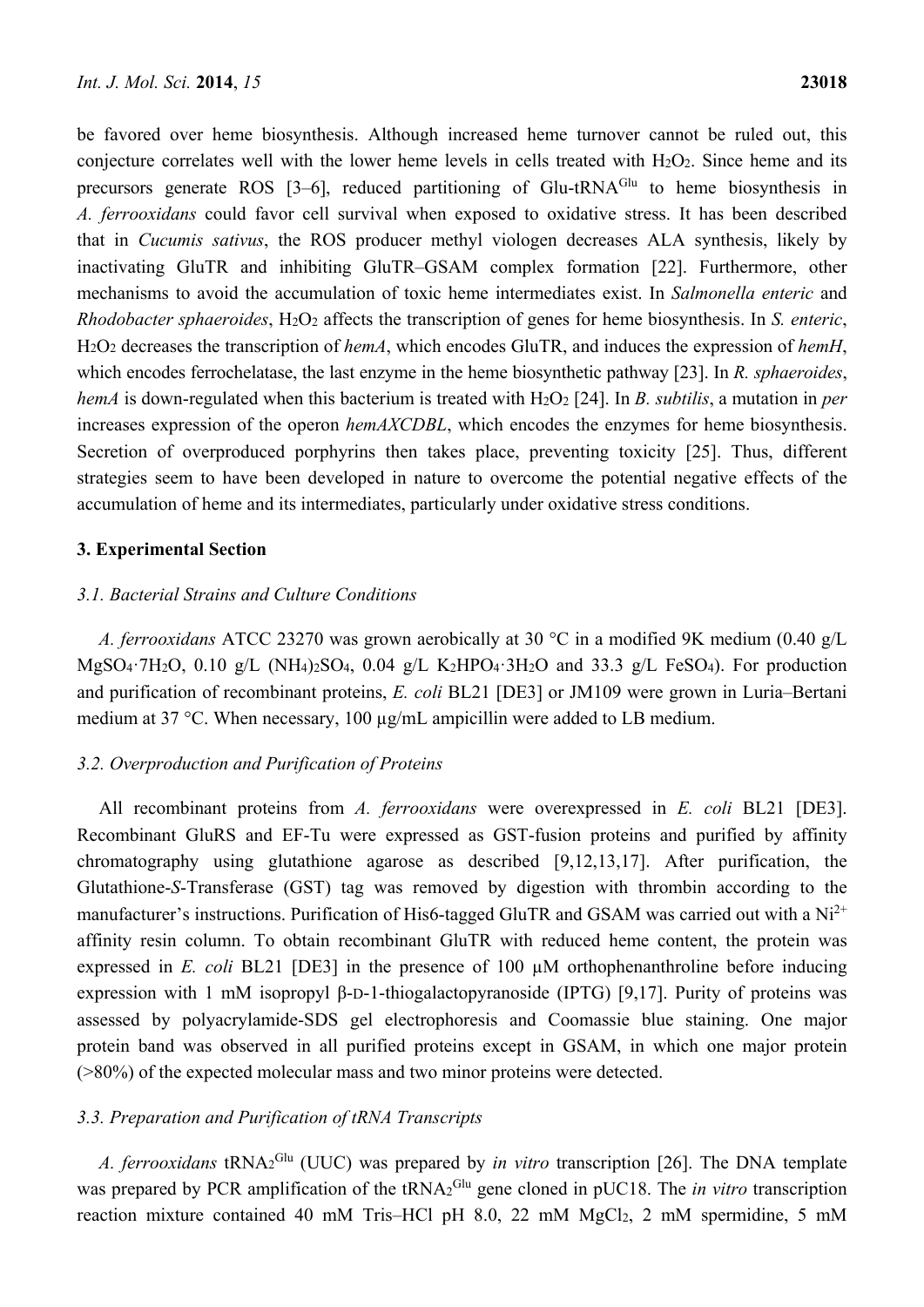dithiothreitol (DTT), 0.05 mg/mL bovine serum albumin (BSA), 4 mM each nucleotide triphosphate (NTP), 20 mM guanosine monophosphate (GMP), 1 U pyrophosphatase, 25 ng/ $\mu$ L tRNA<sub>2</sub><sup>Glu</sup> and 0.12 ng/ $\mu$ L T7 RNA polymerase. The reaction was incubated for 5 h at 42 °C. Afterwards, the tRNA was purified by anionic exchange using Qiagen-tip100 columns following the recommendations of the manufacturer.

#### *3.4. Preparation of A. ferrooxidans Cellular Extracts*

*A. ferrooxidans* cells were collected by centrifugation, and the pellet was suspended in 10 mM H<sub>2</sub>SO<sub>4</sub> and treated with 1 mM H<sub>2</sub>O<sub>2</sub> for 30 min at 30 °C. After exposure to H<sub>2</sub>O<sub>2</sub>, the cells were washed twice with 10 mM H<sub>2</sub>SO<sub>4</sub> and suspended in 60 mM HEPES (4-(2-hydroxyethyl)-1piperazineethanesulfonic acid) pH 8, 300 mM NaCl. The cell suspension was sonicated and the cellular debris removed by centrifugation at  $15,000 \times g$  for 30 min. Next, the supernatant was ultracentrifuged at  $150,000 \times g$  for 90 min to obtain cellular extracts. Proteins were measured using the Bradford procedure and the cellular extracts stored in aliquots at −80 °C until use.

#### *3.5. GluRS Activity*

The activity of endogenous GluRS1 from *A. ferrooxidans* was measured in cellular extracts with buffer containing 5 mM ATP, 100  $\mu$ M  $\lceil$ <sup>14</sup>C $\rceil$  Glu, 100 mM HEPES KOH pH 7.2, 30 mM KCl, 12 mM MgCl<sub>2</sub>, 3.7 µg cellular extract and 8.4 µM tRNA<sub>2</sub><sup>Glu</sup>. The activity of recombinant purified GluRS1 from *A. ferrooxidans* was measured at 37 °C in 100 mM HEPES KOH pH 7.2, 30 mM KCl, 12 mM MgCl<sub>2</sub>, 5 mM ATP, 50  $\mu$ M [<sup>14</sup>C] Glu and 0.1  $\mu$ M GluRS1 [11,13]. The reaction was started by adding 2.6  $\mu$ M tRNA<sub>2</sub><sup>Glu</sup>. Aliquots were removed at different times, [<sup>14</sup>C] Glu-tRNA<sub>2</sub><sup>Glu</sup> was precipitated with 15% trichloroacetic acid (TCA), and radioactivity was measured in a scintillation counter. When GluRS1 activity in the presence of EF-Tu was measured, 5 µM EF-Tu treated with or without H<sub>2</sub>O<sub>2</sub> was included.

#### *3.6. GluTR Activity*

The activity of purified GluTR was determined by measuring the deacylation of Glu-tRNA $2^{\text{Glu}}$ . Because of the instability of the reaction product glutamate semialdehyde, it is described as the method of choice to assess the activity of this enzyme [9,15,17,22]. Aminoacylated [<sup>14</sup>C] Glu-tRNA<sub>2</sub><sup>Glu</sup> was prepared with GluRS1 using 40  $\mu$ M [<sup>14</sup>C] Glu and 10  $\mu$ M tRNA<sup>Glu</sup>. After preparation, [<sup>14</sup>C] Glu-tRNA<sub>2</sub><sup>Glu</sup> was precipitated and stored at −80 °C. GluTR activity was measured at 37 °C in 30 mM HEPES–KOH pH 7.2, 4 mM KCl, 1.5 mM MgCl<sub>2</sub>, 0.1 µg/µL BSA, 10% glycerol, 2 mM NADPH, 0.5–1.0 μM GluTR and 1–2 μM [<sup>14</sup>C] Glu-tRNA<sub>2</sub><sup>Glu</sup>. The reaction was started by adding [<sup>14</sup>C] Glu-tRNA<sub>2</sub><sup>Glu</sup>, and at different times aliquots were removed and the remaining  $[$ <sup>14</sup>C] Glu-tRNA<sub>2</sub><sup>Glu</sup>/mg protein measured after precipitation with 15% TCA. To measure the inactivation rate of GluTR by  $H_2O_2$ , the reaction was started by adding  $H_2O_2$ , and at different times, aliquots were taken to determine GluTR activity. The remaining GluTR activity was determined by comparing the enzyme activity of the treated GluTR with the activity of the enzyme under the same conditions without the addition of H2O2. The remaining activity was plotted as ln *N*/*N*0 against time, where *N*0 and *N* are activity at time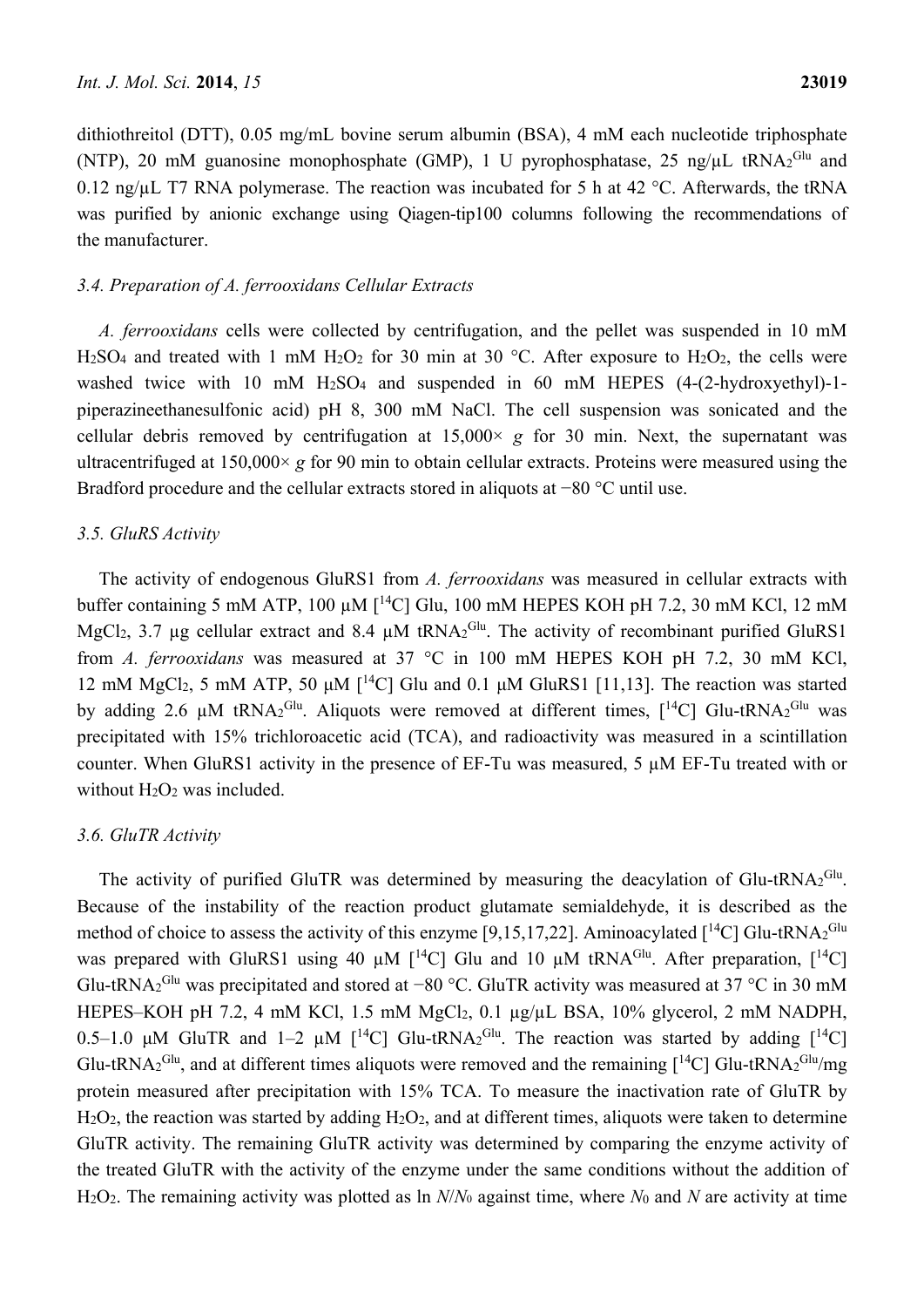zero and at a given time, respectively. The slope of the lines obtained represents the first-order inactivation rate  $(k_{obs})$ . Competition assays between GluTR and EF-Tu for Glu-tRNA<sup>Glu</sup> were carried out by measuring GluTR activity in the presence of 10  $\mu$ M EF-Tu. The effect of GSAM (9  $\mu$ M) on GluTR activity was measured by adding 0.1 mM pyridoxal phosphate.

### *3.7. Binding of Glutamyl-tRNAGlu to EF-Tu*

To evaluate the binding of EF-Tu to Glu-tRNA, we measured the spontaneous deacylation of  $[{}^{14}C]$  Glu-tRNA<sub>2</sub><sup>Glu</sup> in the presence of EF-Tu as described [27,28]. To activate EF-Tu, the protein was incubated at 37 °C for 30 min in a reaction mixture containing 500 mM HEPES–KOH pH 7.2, 200 mM MgCl2, 0.8 M NH4Cl, 4.3 mM GTP, 3.2 μM phosphoenolpyruvate and 0.15 μM pyruvate kinase. The mixture for measuring the deacylation of Glu-tRNA $_2$ <sup>Glu</sup> in the presence of EF-Tu contained 30 mM HEPES–KOH pH 7.2, 4 mM KCl, 1.5 mM MgCl<sub>2</sub>, 0.1  $\mu$ g/ $\mu$ L BSA, 1  $\mu$ M Glu-tRNA<sub>2</sub><sup>Glu</sup> and 5 μM EF-Tu. The assay was started by adding EF-Tu and was performed at 37 °C.

#### *3.8. Protein Oxidation*

Treatment of GluTR, EF-Tu and GSAM with  $H_2O_2$  was performed at 37 °C for 20 min in 100 mM HEPES–KOH pH 7.2, 30 mM KCl, 12 mM MgCl<sub>2</sub> and 250–500  $\mu$ M H<sub>2</sub>O<sub>2</sub>. After treatment, H<sub>2</sub>O<sub>2</sub> was removed by incubation with 0.1 nM catalase for 5 min at 37 °C.

#### *3.9. Heme Measurement*

Heme content was measured in the 12,000× *g* supernatant of formic acid extracts from *A. ferrooxidans* as absorbance at 398 nm [29] in an Epoch spectrophotometer (Biotek Instruments Inc., Winooski, VT, USA).

#### **4. Conclusions**

The data presented here show that  $H_2O_2$  reduces heme levels and inactivates GluRS in *A. ferrooxidans* cells. Furthermore, our results concerning the effect of H<sub>2</sub>O<sub>2</sub> on the enzymatic activity of GluTR, the stimulation exerted on GluTR by GSAM and the binding of Glu-tRNA<sup>Glu</sup> to EF-Tu allowed us to establish a model in which a limited supply of Glu-tRNA<sup>Glu</sup> generated by oxidative stress this aminoacyl-tRNA changes its fate, favoring the channeling of Glu-tRNA<sup>Glu</sup> to the biosynthesis of proteins instead of the biosynthesis of heme. Even though additional experiments *in vivo* are required to probe these statements and we cannot rule out alternative explanations, this could represent a way to avoid the accumulation of heme and its toxic intermediaries, which is more relevant under oxidative stress, when the cellular detoxifying system of oxidizing species is being depleted. In this context, beside the further investigation to establish how *in vivo*, the oxidative stress affects the delivery of Glu-tRNA<sup>Glu</sup> towards the protein and heme syntheses would be interesting analyzed if the partition of this substrate to the tetrapyrroles biosynthesis is also affected in other organism with high demand of heme under oxidative stress. *Leptospirillum ferriphilum* is an adequate model since it to be characterized by their high heme content [9,10] and share with *A. ferrooxidans*  an ecological niche with a high heavy metal content, which generates ROS [30–32]. However, both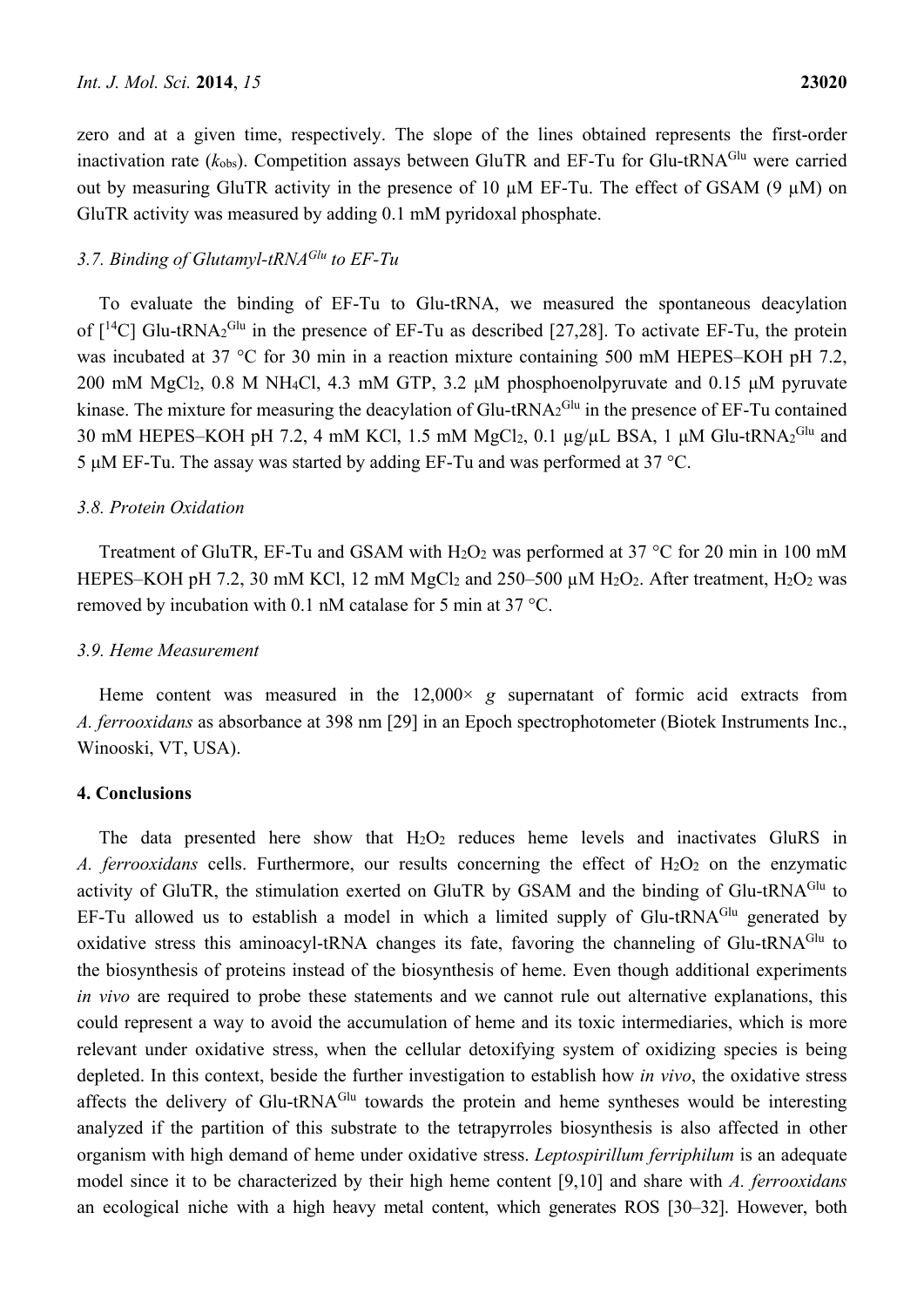bacteria have different strategies to respond to oxidative stress [33]. While in *A. ferrooxidans* a reduction in the production of ROS seems to be the major response, in *L. ferriphilum* the repairing of damaged molecules takes place [33].

#### **Acknowledgments**

This work was supported by grants from Fondecyt, Chile 1110203 to Omar Orellana; 1120746 to Gloria Levicán; and from National Institutes of Health (NIH), USA GM065183 to Michael Ibba. Carolina Farah was the recipient of a graduate studies fellowship from Conicyt, Chile and a short-term foreign laboratory visit from Becas Chile and MECESUP UCH0714, Chile. We thank Assaf Katz for critical review of the manuscript.

#### **Author Contributions**

Carolina Farah performed most of the experimental work and contributed to discussion of the results. Gloria Levicán provided her expertise in acidophilic microorganisms and to interpretation of the results. Michael Ibba provided his expertise in the enzymatic analysis of aminoacyl-tRNA-related enzymes; contributed to carrying out several of the experiments; and contributed to discussion of the results. Omar Orellana contributed to framing the general problem; designing and providing resources for the experiments; and carrying out the project.

#### **Conflicts of Interest**

The authors declare no conflict of interest.

#### **References**

- 1. Heinemann, I.U.; Jahn, M.; Jahn, D. The biochemistry of heme biosynthesis. *Arch. Biochem. Biophys.* **2008**, *474*, 238–251.
- 2. Panek, H.; O'Brian, M.R. A whole genome view of prokaryotic haem biosynthesis. *Microbiology* **2002**, *148*, 2273–2282.
- 3. Sadrzsdeh, S.; Graf, E.; Panter, S.; Hallaway, P.E.; Eaton, J.W. Hemoglobin: Abiologic fenton reagent. *J. Biol. Chem.* **1984**, *259*, 14354–14356.
- 4. Pazos, M.; Andersen, M.; Skibsted, L.H. Heme-mediated production of free radicals via preformed lipid hydroperoxide fragmentation. *J. Agric. Food Chem.* **2008**, *56*, 11478–11484.
- 5. Hiraku, Y.; Kawanishi, S. Mechanism of oxidative DNA damage induced by δ-aminolevulinic acid in the presence of copper ion. *Cancer Res.* **1996**, *56*, 1786–1793.
- 6. Fotinos, N.; Convert, M.; Piffaretti, J.; Gurny, R.; Lange, N. Effects on Gram-negative and Gram-positive bacteria mediated by 5-aminolevulinic acid and 5-aminolevulinic acid derivatives. *Antimicrob. Agents Chemother.* **2008**, *52*, 1366–1373.
- 7. Nakayashiki, T.; Nishimura, K.; Tanaka, R.; Inokuchi, H. Partial inhibition of protein synthesis accelerates the synthesis of porphyrin in heme-deficient mutants of *Escherichia coli*. *Mol. Gen. Genet.* **1995**, *249*, 139–146.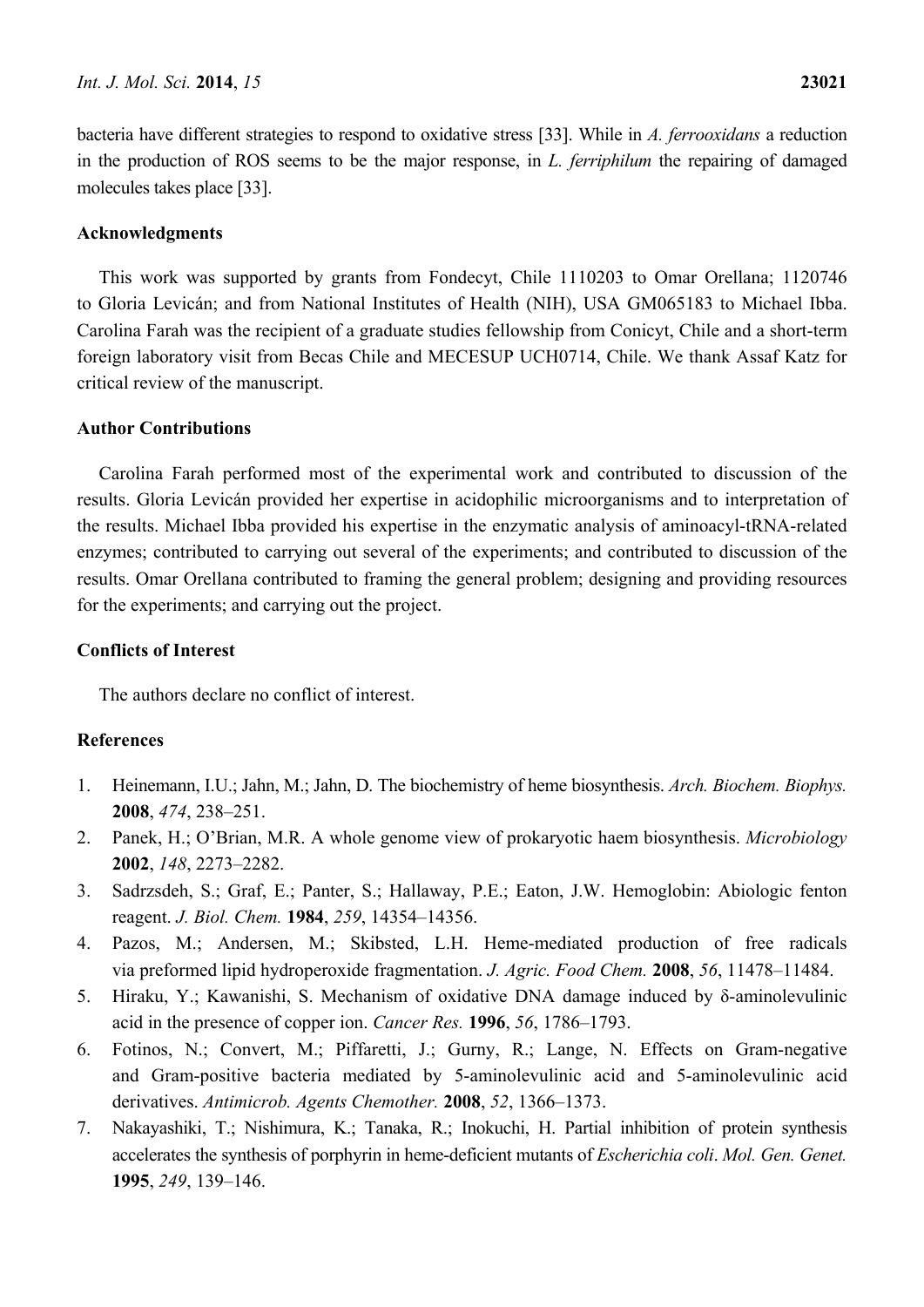- 8. Francklyn, C.S.; Minajigi, A. tRNA as an active chemical scaffold for diverse chemical transformations. *FEBS Lett.* **2010**, *584*, 366–375.
- 9. Levicán, G.; Katz, A.; de Armas, M.; Nuñez, H.; Orellana, O. Regulation of a glutamyl-tRNA synthetase by the heme status. *Proc. Natl. Acad. Sci. USA* **2007**, *104*, 3135–3140.
- 10. Yarzabal, A.; Brasseur, G.; Bonnefoy, V. Cytochromes *c* of *Acidithiobacillus ferrooxidans*. *FEMS Microbiol. Lett.* **2002**, *209*, 189–195.
- 11. Salazar, J.C.; Ahel, I.; Orellana, O.; Tumbula-Hansen, D.; Krieger, R.; Daniels, L.; Söll, D. Coevolution of an aminoacyl-tRNA synthetase with its tRNA substrates. *Proc. Natl. Acad. Sci. USA* **2003**, *100*, 13863–13868.
- 12. Levicán, G.; Katz, A.; Valenzuela, P.; Soll, D.; Orellana, O. A tRNA<sup>Glu</sup> that uncouples protein and tetrapyrrole biosynthesis. *FEBS Lett.* **2005**, *579*, 6383–6387.
- 13. Katz, A.; Banerjee, R.; de Armas, M.; Ibba, M; Orellana, O. Redox status affects the catalytic activity of glutamyl-tRNA synthetase. *Biochem. Biophys. Res. Commun.* **2010**, *398*, 51–55.
- 14. Li, J.; Brathwaite, O.; Cosloy, S; Russell, C.S. 5-Aminolevulinic acid synthesis in *Escherichia coli*. *J. Bacteriol.* **1989**, *171*, 2547–2552.
- 15. Kang, Z.; Wang, Y.; Gu, P.; Wang, Q.; Qi, Q. Engineering *Escherichia coli* for efficient production of 5-aminolevulinicacid from glucose. *Metab. Eng.* **2011**, *13*, 492–498.
- 16. Schobert, M.; Jahn, D. Regulation of heme biosynthesis in non-phototrophic bacteria. *J. Mol. Microbiol. Biotechnol.* **2002**, *4*, 287–294.
- 17. De Armas, M.; Levicán, G.; Katz, A.; Moser, J.; Jahn, D.; Orellana, O. Cellular levels of heme affect the activity of dimeric glutamyl-tRNA reductase. *Biochem. Biophys. Res. Commun.* **2011**, *405*, 134–139.
- 18. Luer, C.; Schauer, S.; Mobius, K.; Schulze, J.; Schubert, W.; Heinz, D.W.; Jahn, D.; Moser, J. Complex Formation between glutamyl-tRNA reductase and glutamate-1-semialdehyde 2,1-aminomutase in *Escherichia coli* during the initial reactions of porphyrin biosynthesis. *J. Biol. Chem.* **2005**, *280*, 18568–18572.
- 19. Nogaj, L.A.; Beale, S.I. Physical and kinetic interactions between glutamyl-tRNA reductase and glutamate-1-semialdehyde aminotransferase of *Chlamydomonas reinhardtii*. *J. Biol. Chem.*  **2005**, *280*, 24301–24307.
- 20. Zhang, C.; Perona, J.; Ryu, K.; Francklyn, C.; Hou, Y. Distinct kinetic mechanisms of the two classes of aminoacyl-tRNA synthetases. *J. Mol. Biol.* **2006**, *361*, 300–311.
- 21. Kaspy, I.; Rotem, E.; Weiss, N.; Ronin, I.; Balaban, N.Q.; Glaser, G. HipA-mediated antibiotic persistence via phosphorylation of the glutamyl-tRNA-synthetase. *Nat. Commun.* **2013**, *4*, 3001.
- 22. Aarti, D.; Tanaka, R.; Ito, H.; Tanaka, A. High light inhibits chlorophyll biosynthesis at the level of 5-aminolevulinate synthesis during de-etiolation in cucumber (*Cucumis sativus*) cotyledons. *Photochem. Photobiol.* **2007**, *83*, 171–176.
- 23. Elgrably-Weiss, M.; Park, S.; Schlosser-Silverman, E.; Rosenshine, I.; Imlay, J.; Altuvia, S. A *Salmonella enterica* serovar typhimurium *hemA* mutant is highly susceptible to oxidative DNA damage. *J. Bacteriol.* **2002**, *184*, 3774–3784.
- 24. Zeller, T.; Moskvin, O.V.;Li, K.; Klug, G.; Gomelsky, M. Transcriptome and physiological responses to hydrogen peroxide of the facultatively phototrophic bacterium *Rhodobacter sphaeroides*. *J. Bacteriol.* **2005**, *187*, 7232–7242.